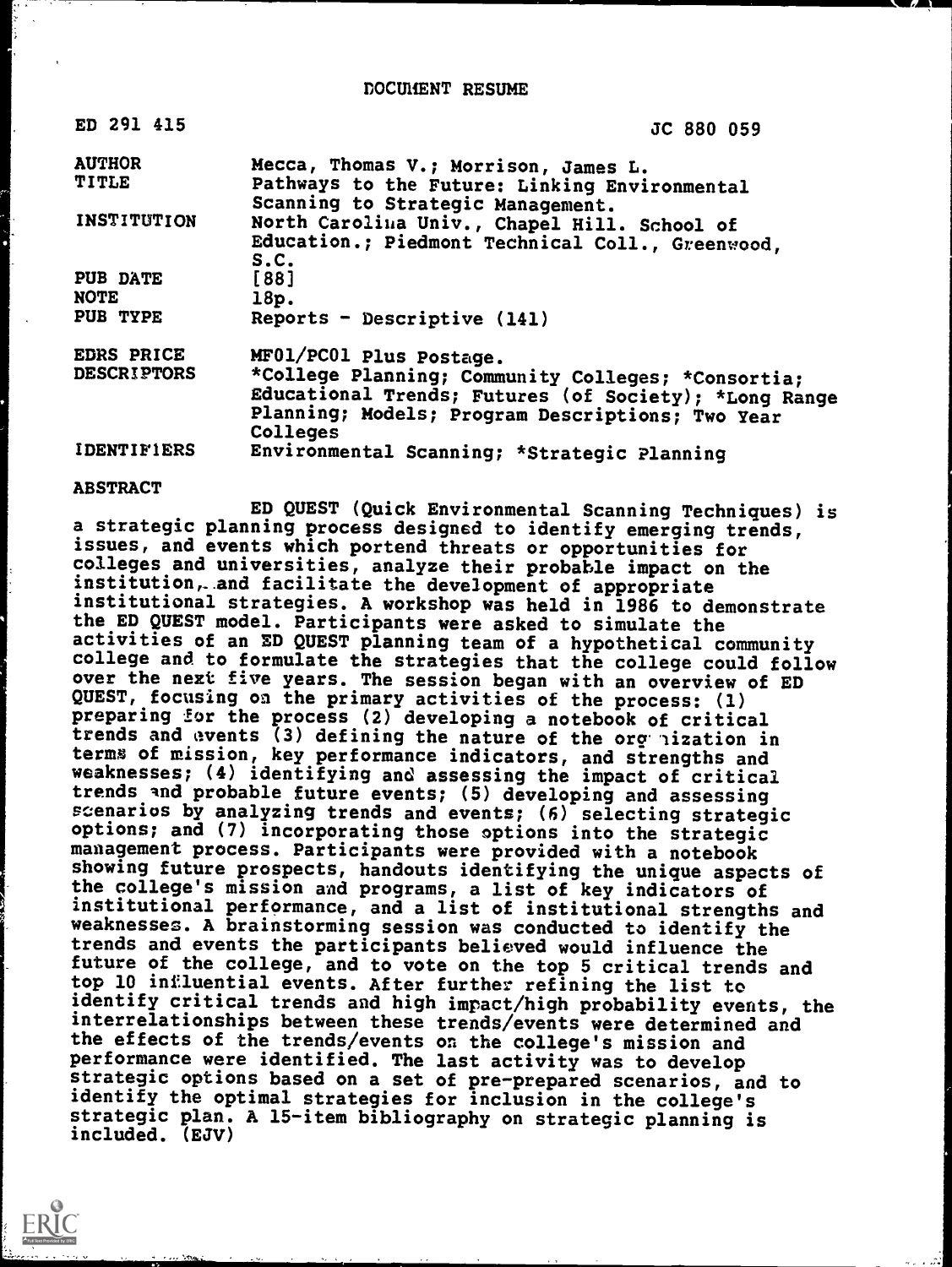**ED291415** 

 $-500025$ 

#### PATHWAYS TO THE FUTURE: LINKING ENVIRONMENTAL SCANNING TO STRATEGIC MANAGEMENT

by

Thomas V. Mecca Vice President for Planning and Development Piedmont Technical College Greenwood, South Carolina  $(803)$  223-9351

and

James L. Morrison Professor of Education University of North Carolina Chapel Hill, North Carolina (919) 966-1354

2,

"PERMISSION TO REPRODUCE THIS MATERIAL HAS BEEN GRANTED BY

J.L. MORRISON

TO THE EDUCATIONAL RESOURCES INFORMATION CENTER (ERIC)."

U.S. DEPARTMENT OF EDUCATION Office a Educationat Research and Improvement EDUCATIONAL RESOURCES INFORMATION CENTER (ERIC) 4

II This document has been reproduced as received from tee person or ofganization originating It.

O Minor changes nave been made to improve reproduction quality.

Points of view or op nions stated in this document do inot inecessarily represent official<br>OERI position or policy,

BEST COPY AVAILABLE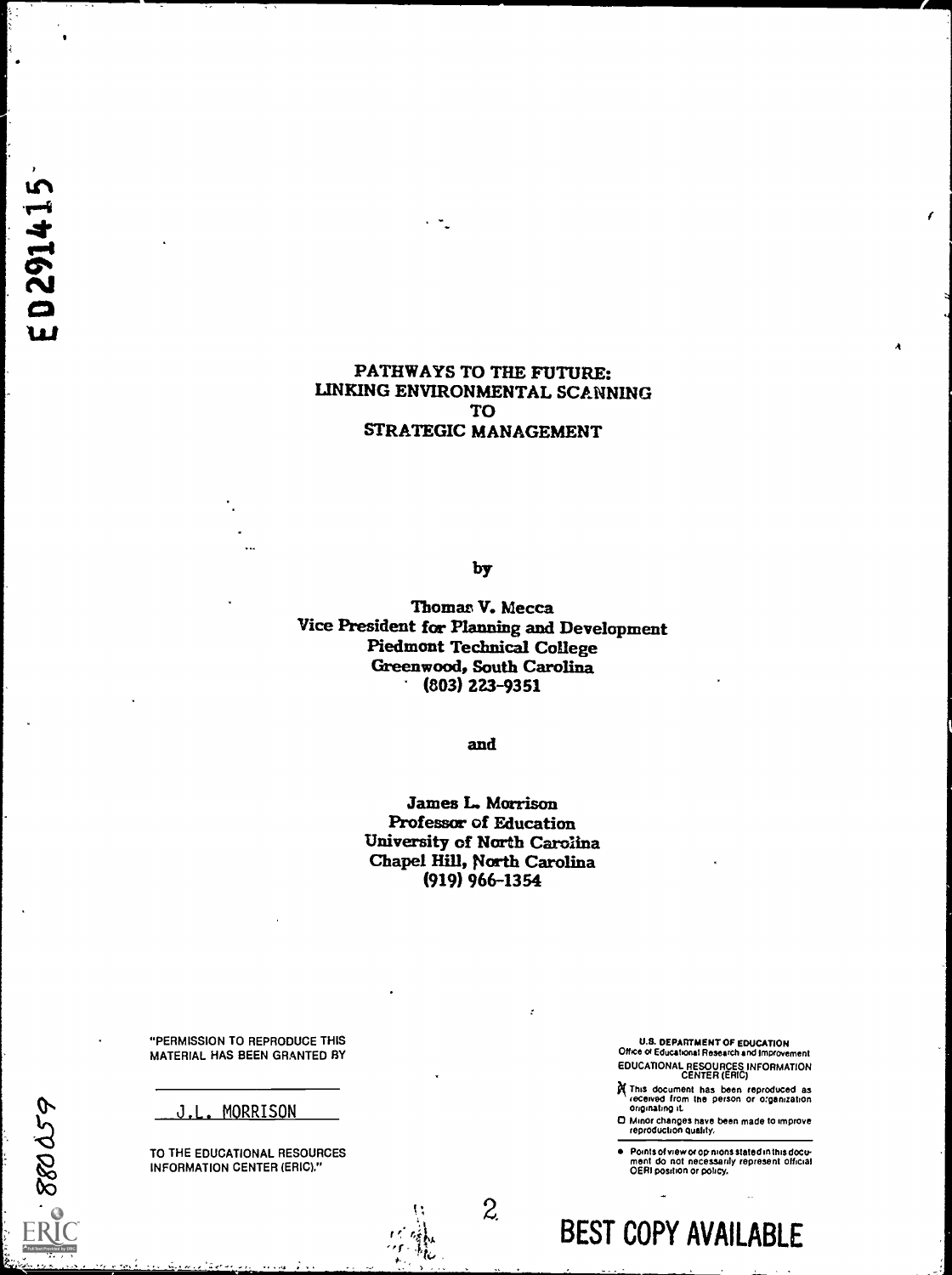#### Abstract

 $\cdot$   $\sim$ 

ED QUEST (Quick Environmental Scanning Techniques) is a strategic planning process designed to identify emerging trends, issues, and events which portend threats on opportunities to colleges and universities, analyze their probable impact on the institution and facilitate the development of appropriate institutional strategies. This article describes the activities of a group of two-year college administrators simulating the process as used by a p!anning team from a hypothetical two-year institution.

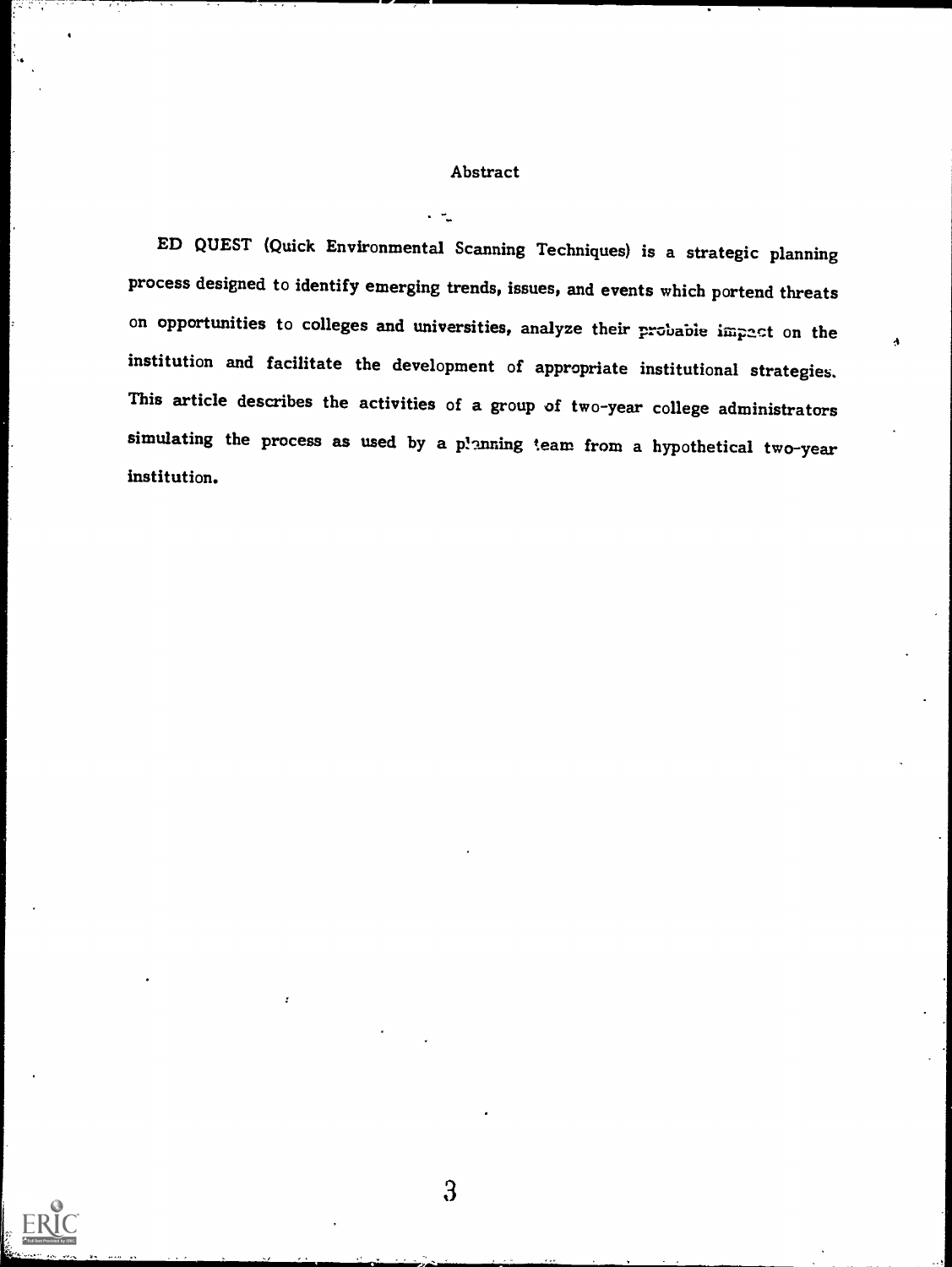### PATHWAYS TO THE FUTURE: LINKING ENVIRONMENTAL SCANNING TO STRATEGIC MANAGEMENT

In the last two decades, the environment of two-year colleges, like that of other types of educational organizations, may be best described as chaotic and turbulent. The growing emphasis by federal and state governments on fiscal and educational accountability, the shifts in public opinion regarding the appropriate mission and role of postsecondary education, and the pervasive influence of the new emerging technologies throughout society are but a few of the environmental changes the two-year college must face as it moves into the future.

The ability to analyze environmental change and formulate appropriate institutional strategies for successfully adapting to such change is critical for successful two-year college administrators. The effects of the general societal environment on the tasks of organizations is well documented in the literature of organizational analysis (Osborne & Hunt, 1974; Hall, 1977; Kast & Rosenzweig, ?979; Scott, 1981). Current contingency approaches to organizational theory have increasingly focused the attention of organizational analysts upon the role of environmental uncertainty and its perception by decision-makers in their formulation of organizational strategy (Anderson & Paine, 1975; Duncan, 1972; Lindsay & Rue, 1980; Boulton, Lindsay, Franklin & Rue, 1982). Bourgeiois (1980) emphasized that an organization's primary strategy of domain selection involves a scanning of the general environment both for broad trends that affect the organization's mission and for the identification of new organizational tasks.

Traditional educational planning processes are weak in facilitating the identification of critical trends and future events and assessing their impact on education. At best, most planning models assume there will be a "surprise-free" future in which present trends continue unabated and the interrelationship between and among social, economic, political, and technical forces remains essentially the same (Ziegler, 1972). We know,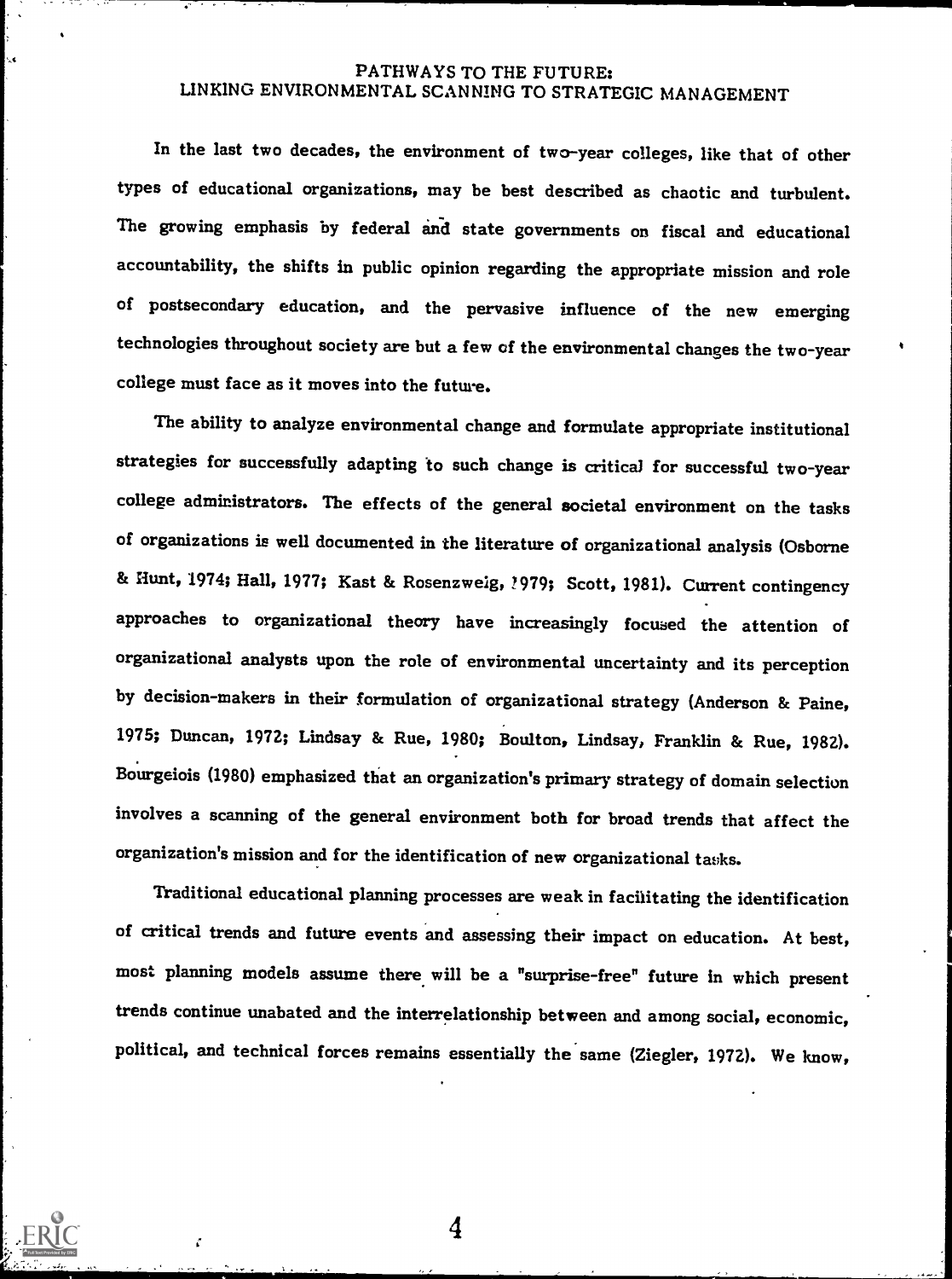however, that this is not true; environments are marked by rapid and unanticipated changes. What is net ied is a model process that enables us to detect signals of change (i.e., emerging trends, issues or events) that make the future of our institutions different from their past, and a plan for conveying this information to the organization's strategic management.

All organizations acquire information from their environment in some form. However, Aguilar (1967) suggests that environmental assessment can be made more effective where a formal search replaces the informal search of the environment. The process of environmental scanning is described by Terry (1977) as consisting of three essential stages: .1) the identification of strategic issues through an assessment of the environment; 2) review of the organization's mission and domain of operations; and 3) the development of strategic and tactical objectives.

The possible linkages that can be made by a planning team between environmental factors and strategic elements through the use of futures research techniques is outlined by Klein and Newman (1980) in their description of the use of the SPIRE planning model in the oil industry. Cope (1978), although not discussing the integrating of environmental scanning into the process of strategic planning per se, outlined the use of such futures research techniques as probability/diffusion matrices, force-field analysis and value profiling for forecasting changes in a college's or university's environment. The application of environmental analysis in developing strategies to meet a state mandated reduction in force in a college is discussed by Dube and Brown (1983). A detailed discussion of the use of such futures research techniques as Delphi, cross-impact analysis, impact-networks and policy-impact analysis in developing a comprehensive environmental assessment that can be incorporated into a college's or university's strategic planning process is presented by Morrison, Renfro, and Boucher (1984).

In keeping with its theme, 'Pathways to the Future," the authors conducted a

- 2 -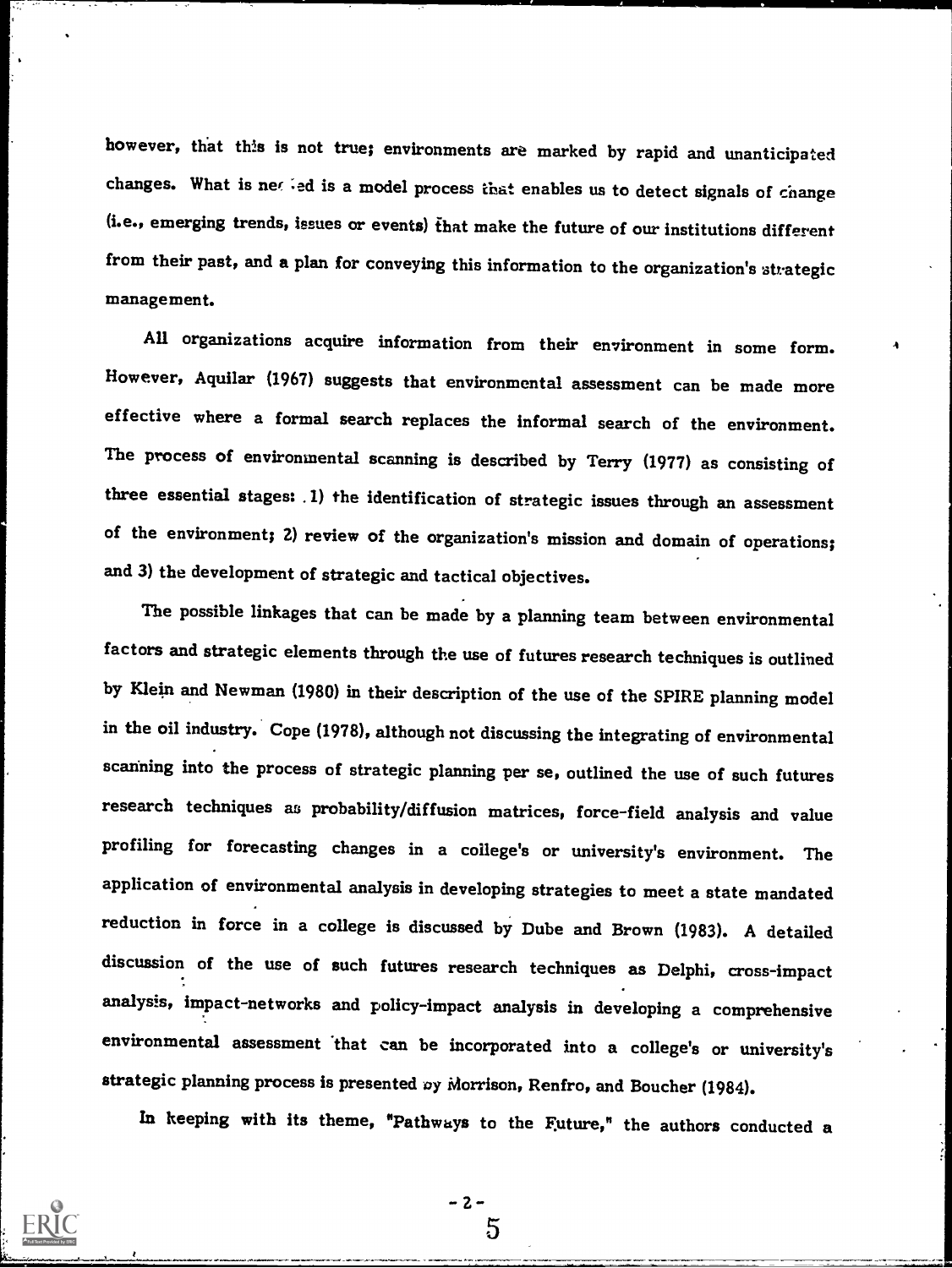one-day workshop at the AACJC's 1986 annual meeting in Orlando, Florida, devoted to training participants in such a process. ED QUEST (Quick Environmental Scanning Technique) is an environmental scanning model designed to identify emerging critical trends and future, events that portend threats and opportunities for educational organizations. ED QUEST analyzes the probable impact of these variables on the college, and plans ways to facilitate the development of appropriate organizational strategies. The model, adapted to education from a similar one first used with insurance executives (Nanus, 1982), is designed to use futures research techniques and divergent thinking methods within a group process mode to focus key institutional decision-makers' attention on the critical environmental changes that could affect their institutions' future. Although just being introduced into the field of two-year college administration, ED QUEST has been used by administrators and planning teams in other sectors of education interested in developing strategies for alternative futures (Mecca and Adams, 1982). It is currently being used at Piedmont Technical College (Greenwood, SC) and is being introduced into several other two-year colleges.

Unlike more elaborate strategic processes, ED QUEST can be easily and quickly implemented. It provides a framework within which an institution can incrementally design a more sophisticated process, since the model contains all the basic and essential elements of strategic planning. Moreover, its implementation does not require a major expenditure of funds for specialized technical services or personnel. With a minimal amount of training, a person from within the college can successfully facilitate the process.

The results of the ED QUEST process provide institutional decision-makers with the following information:

1. The driving forces at work in the college's environment

 $3 - 3$ 6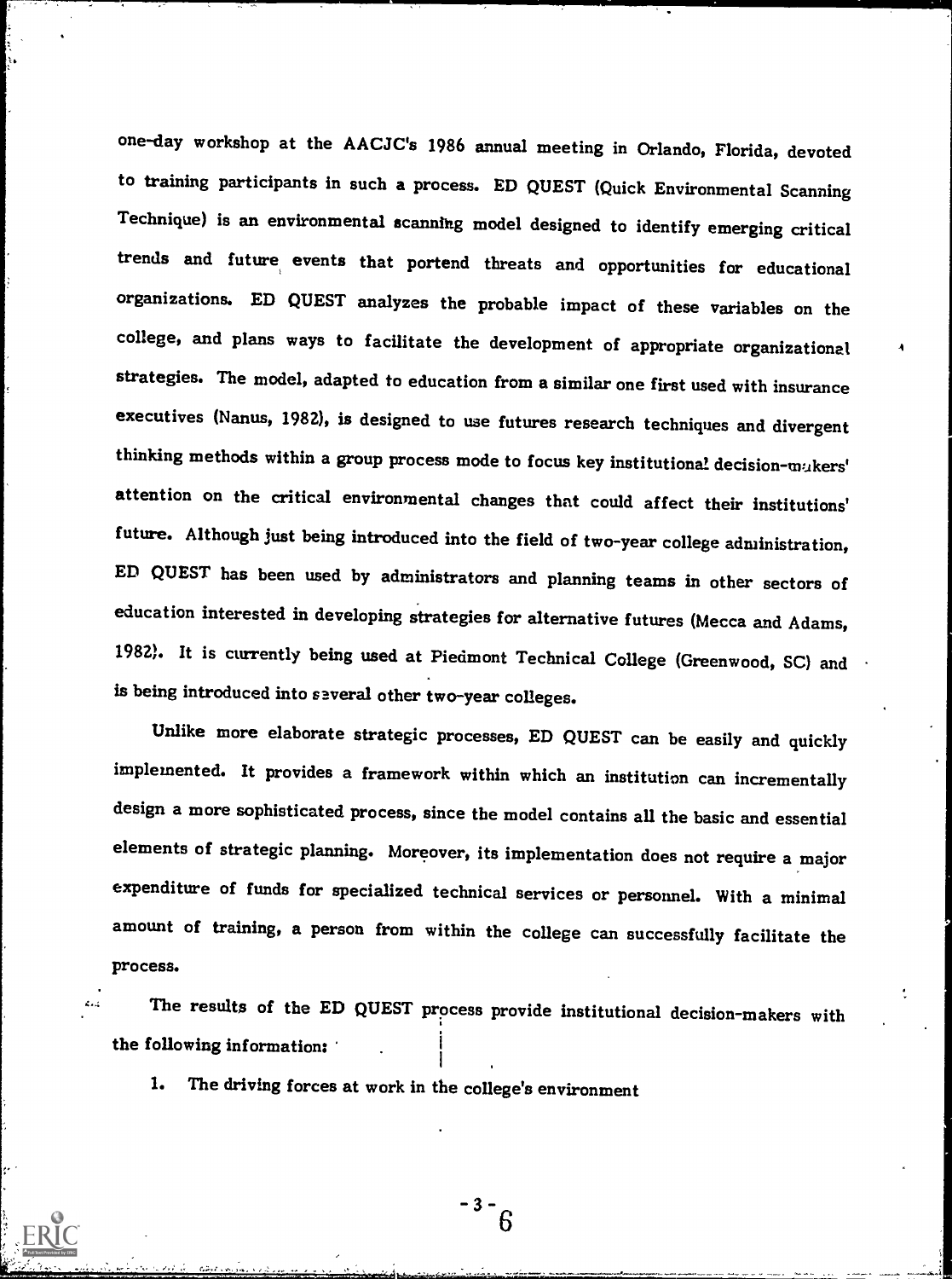- 2. The critical and likely changes that these forces might bring about in the institution
- 3. The strategies that the college could implement to ameliorate the effect of these changes

A characteristic of ED QUEST, therefore, is that it tailors the product of the environmental scanning process to the user's college and does not rely on an environmental analysis based upon the perceptions of persons outside the college. The information generated from the process becomes the basis for on-going strategic management.

To demonstrate the model during the 1986 AACJC workshop, the participants were asked to simulate the activities of an ED QUEST planning team of a hypothetical public two-year institution, Utopia County Community College (UCCC). The task of the team was to formulate strategies that UCCC could follow over the next five years, using the ED QUEST process. The group included college presidents, deans and institutional research/planners in two-year institutions and state-level agencies from across the United States and Canada. Each participant was given a manual that contained both a description of each activity of the process and an example of that activity's product.

## Overview of ED QUEST

The session began with an overview of ED QUEST, focusing on the primary activities of the process: 1) preparing for the process-establishing an ED QUEST team, appointing a facilitator, reviewing the process; 2) developing a notebouk of critical trends and events--trend charts/graphs, speculative articles, speeches/articles by policy influentials, forecasts; 3) defining the nature of the organization-including mission, key performance indicators, strengths and weaknesses; 4) identifying and assessing the impact of critical

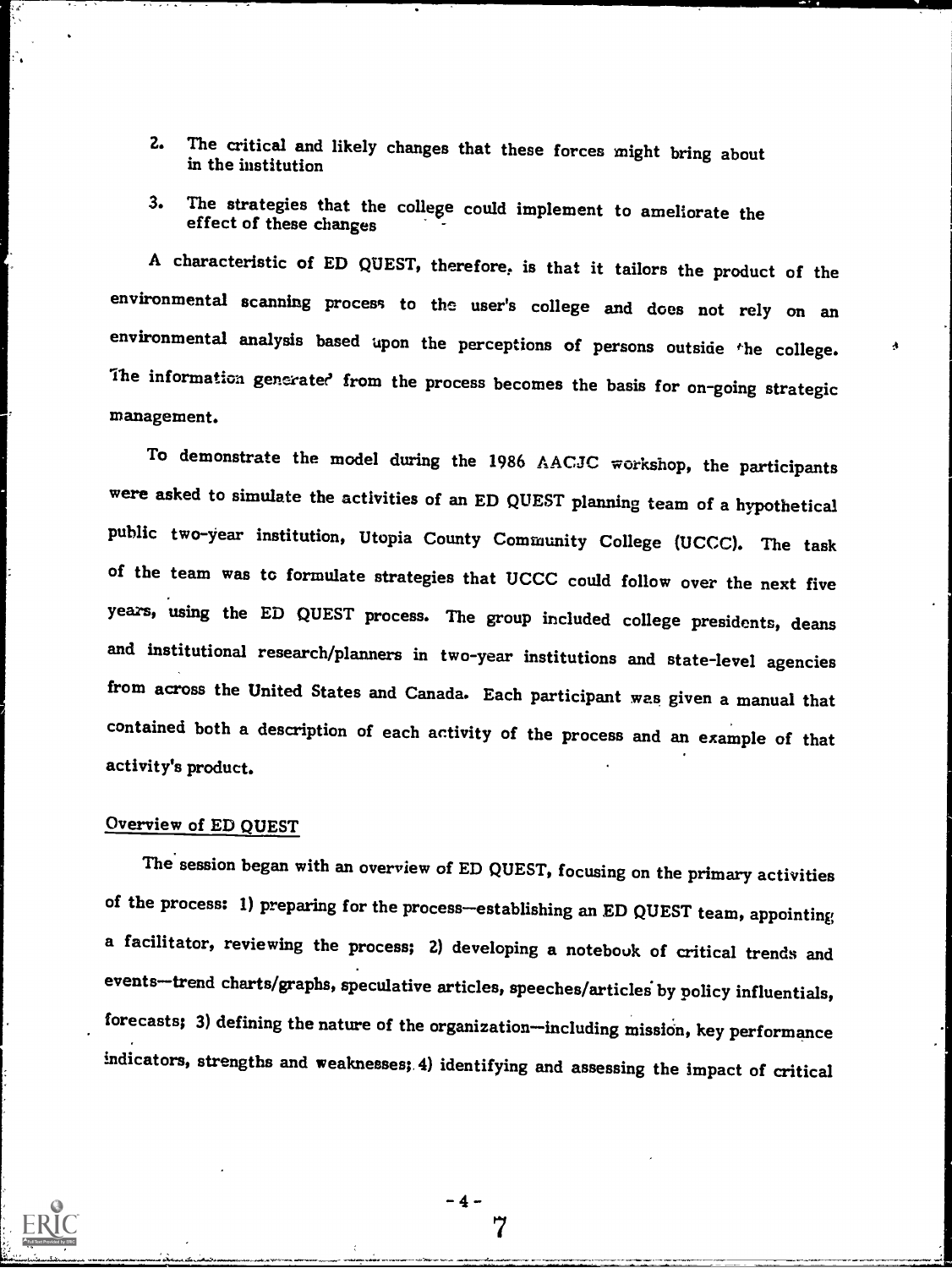trends and probable future events-brainstorming and using the Delphi Survey; 5) developing and assessing scenario? by analysis trends and events--selecting trends and events, assessing impact on the mission/key indicators, analyzing interrelationships (cross impacts); 6) selecting strategic options-identifying options, assessing options on strengths and weaknesses, selecting options; and 7) incorporating those options into the strategic management process-developing implementations plan, assigning information responsibility.

# Identifying Critical Trends and Events and the Nature of the Organization

Because the workshop was a brief one-day simulation of the actual process, the authors made a representation of a notebook of future prospects with a slide presentation of driving social, economic, technological, and political trends in American society. Such information is crucial in the process, as it defines the environmental context within which the college functions and identifies potential changes in that environment for the future.

UCCC's simulated ED QUEST team next examined the college as it exists in the present. Each team member received a handout identifying the unique aspects of UCCC's mission, listing eight categories of students/clientele as follows: 1) students (i.e., high-school graduates, upgrades, etc.); 2) displaced workers; 3) reverse transfer students; .4) adult education students; .5) area employers; 6) public/non-profit organizations; 7) community groups; and 8) UCCC's staff. The list of student/client needs to be satisfied by UCCC included: 1) basic educational skills and/or credentials (e.g., reading, GED, etc.); 2) entry-level occupational/job skills; 3) upgraded occupational/job skills; 4) new occupational/job skills; 5) counse ing assistant/information (e.g., ed. obj., career path, educational competencies); and 6) avocational interests. The nine programs and services the college provided to satisfy

 $-5 - 8$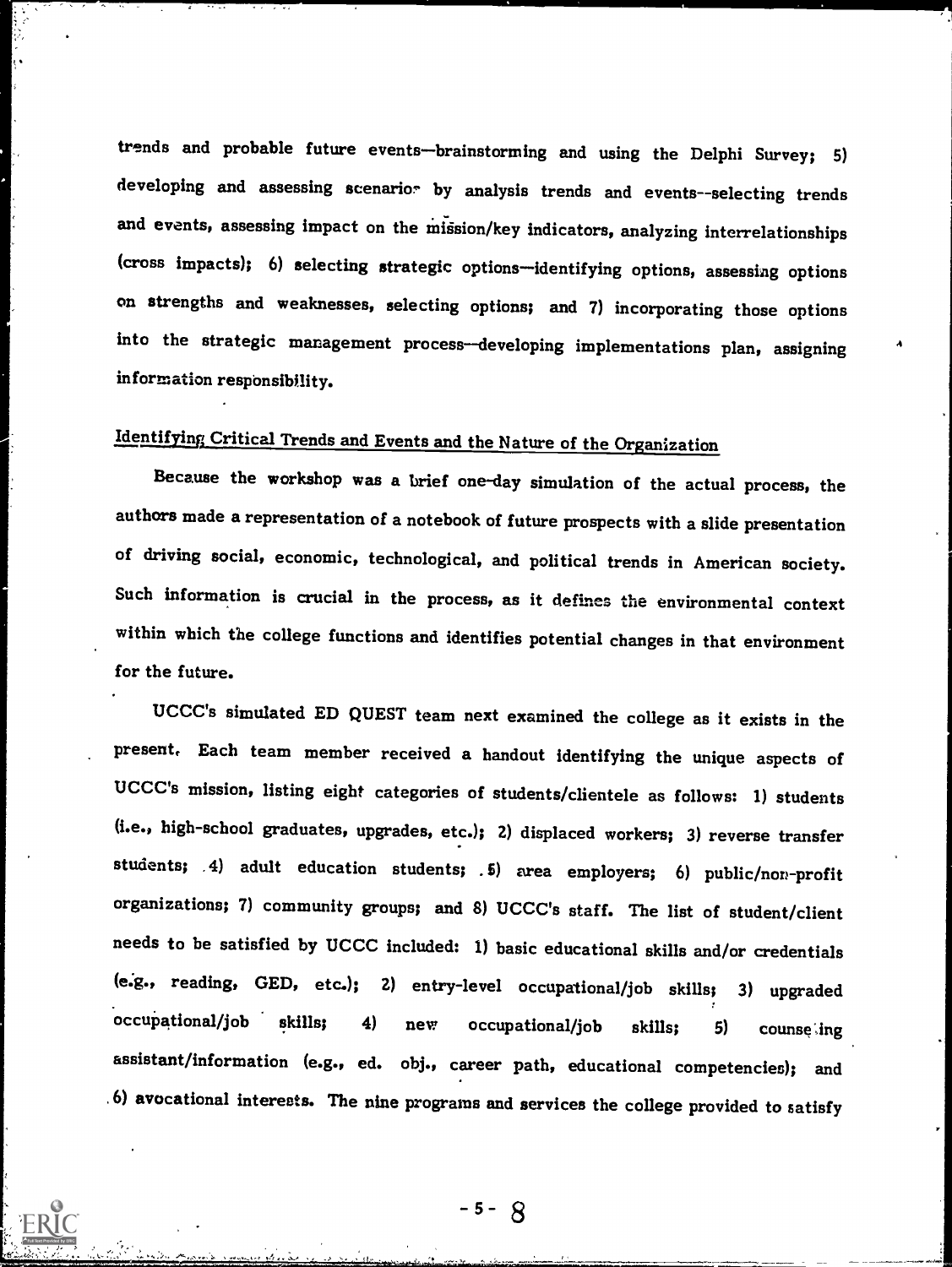these needs are: 1) on-campus non-credit instruction; 2) off-campus credit instruction; 3) on-campus non-credit instruction; 4) off-campus non-credit instruction; 5) in-plant training; 6) student support services (e.g., placement, counseling, etc.); 7) Job Training Partnership Act (JTPA); 8) conference facilities; and 9) technical assistance/technology transfer.

In addition, a list of key indicators of institutional performance in areas critical to its success and well-being was also prepared. The indicators were measures of organizational attributes such as effectiveness, efficiency, competitive advantage or cost. Key indicators used in the workshop were: .1) technical education enrollment (credit hours generated); 2) continuing education enrollment (contact hours generated); 3) cost per credit hour; 4) graduate placement rate; 5) retention rate in school; 6) state government funds; 7) local government funds; 8) federal government funds; 9) private support; and 10) institutional expenditures.

Finally, in order to expedite the task of defining the college in its current state, a list of institutional strengths and weaknesses was given to participants as a handout. This list consisted of the following strengths: .1) dedicated and high quality faculty; 2) attractive campus; 3) frontrunner/status in instructional innovation, etc.; 4) flexibility of programs and services; .5) solid reputation of technical programs; 6) "caring" environment for students; 7) developmental educational program; 8) strong and capable institutional leadership; 9) courses tailored to industry; and 10) pivotal role in economic development of the area. Weaknesses listed were: 1) not viewed as higher education; 2) "fine for somebody else's child"; .3) insufficient and inconsistent funding; 4) lack of transfer opportunities for graduates; 5) too few transferable credits; 6) unqualified adjunct faculty .7) too much use of adjunct faculty; 8) no prioritization of goals; 9) little time for faculty to develop new courses/programs; and 10) not enough up-to-date training equipment.

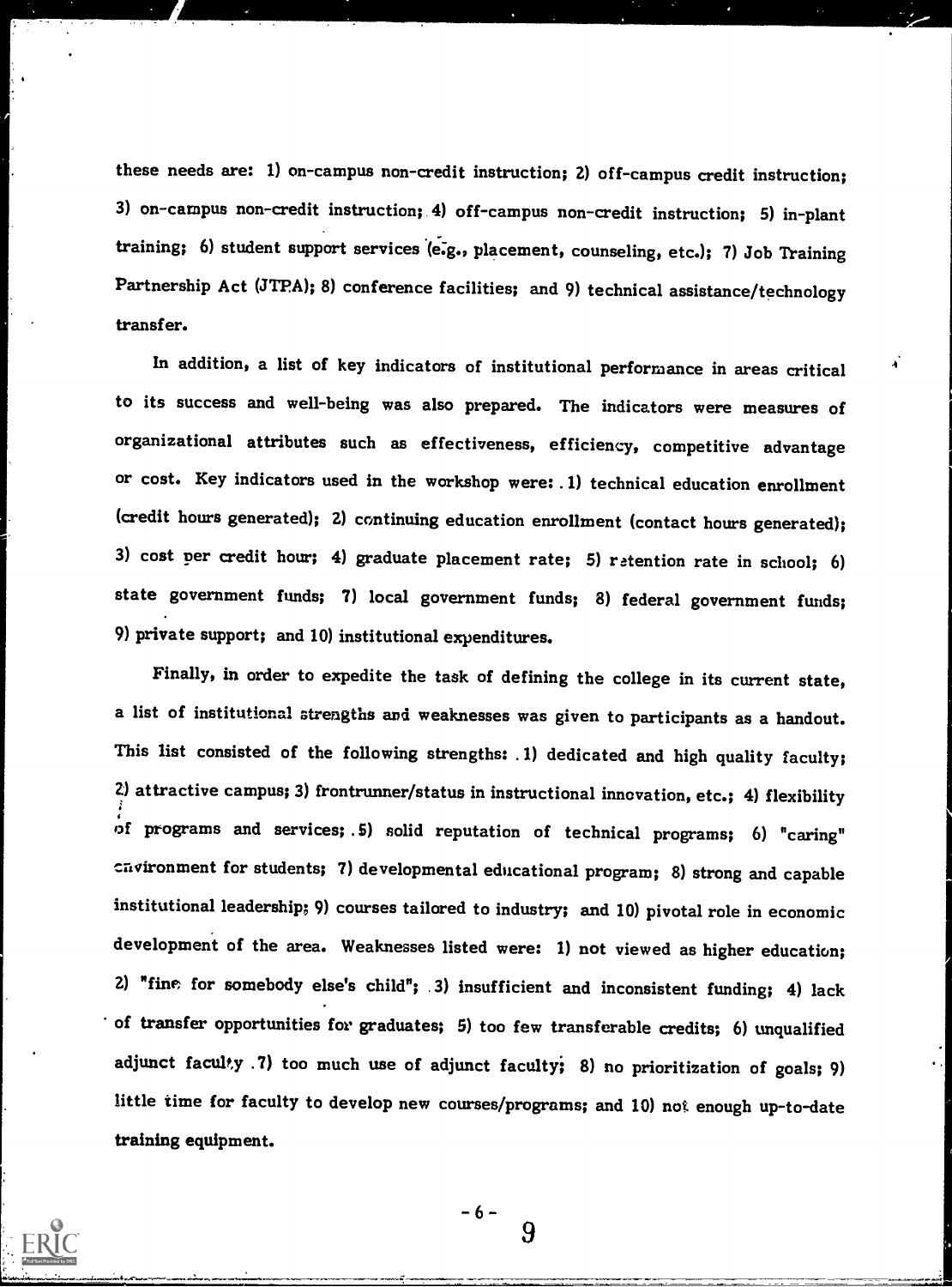These three aspects of the college's, current position (mission, indicators of performance, and strengths/weaknesses) were used later in the process to identify possible changes that could occur if the trends and future events identified by the team during their scan actually materialized.

A brainstorming session was next conducted to generate the trends and events the participants as members of UCCC's ED QUEST team believed would affect the future of UCCC. Specifically, the participants were asked to identify 1) the trends that, if they were to materialize, would have critical importance to the college, and  $2)$  the future events they believed had a likelihood of occurring over the next 10 years and, if they' did occur, would have a significant impact upon the institution. The following definitions were used to distinguish between trends and events:

A

o A trend is a series of social, technological, economic cr political characteristics that can usually be estimated and/or measured over time.

1919 - Paul Barnett

o An event is a discreet, unambiguous, confirmable occurrence or discontinuity in a trend that makes the future different from the past.

The team initially identified approximately twenty (20) items that formed a master list of trends or events. After all the items suggested were listed, team members discussed the significance of each item or its possible relationship to other items that could describe UCCC's future external environment. In some instances, items were reworded to improve clarity or were combined into a new statement. Identified trends and events spanned all sectors of the external environment (social, technological, economic, and political). The preponderance of items dealt with demographic changes in American society, shifts in enrollment patterns, changes in the structure of the workforce, and the fiscal and educational policy of state.and federal governments.

Once the team had developed a master list of trends and events, the group was asked to reexamine its respective initial list and, using a simple polling procedure

-7-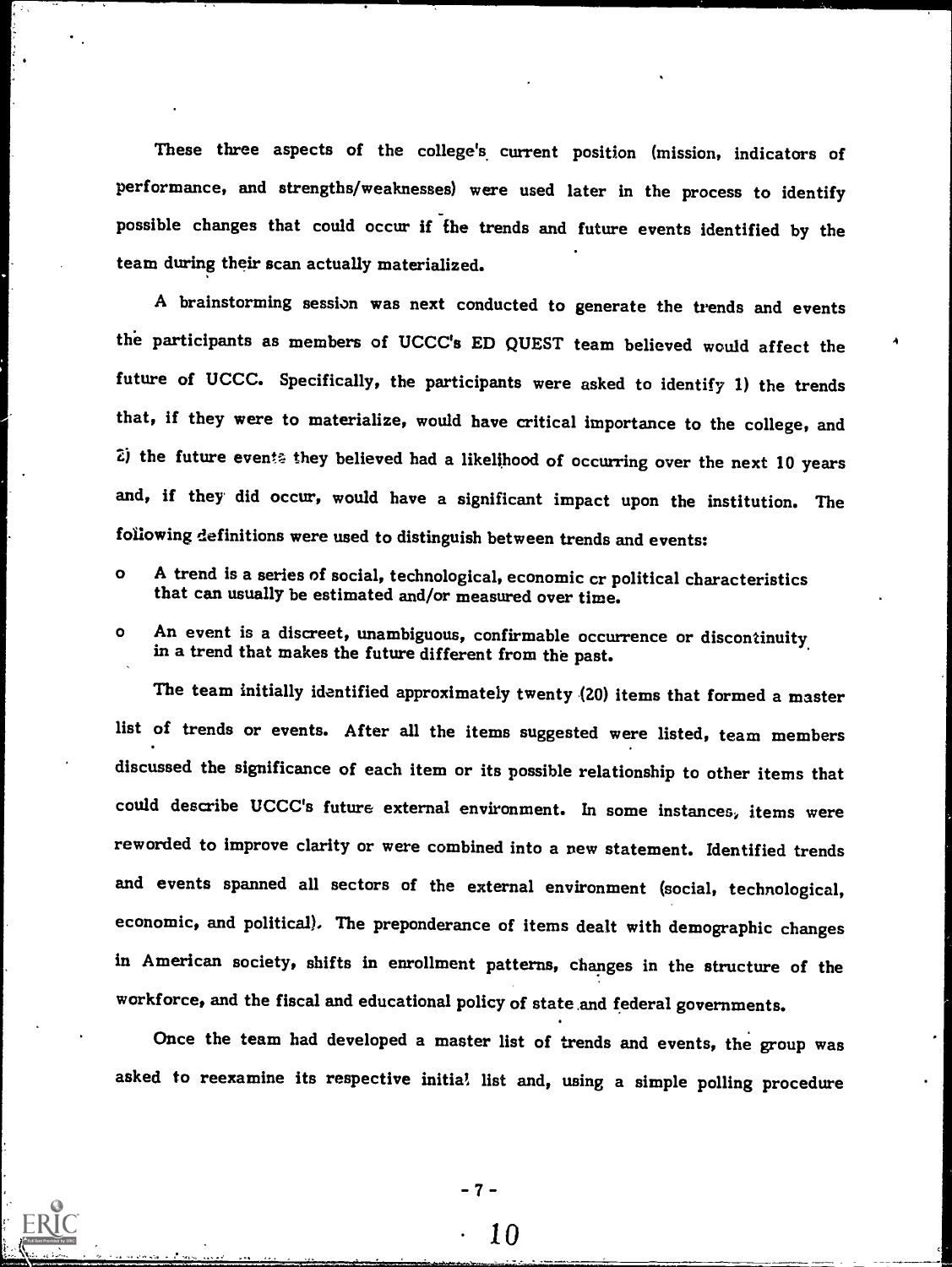of its members, select the top 5 critical trends and the top 10 impacting events. The five critical trends selected were as follows: 1)  $(T-1)$  - The occupational structure of the American economy continues to shift from industrial manufacturing-based occupations to information-based occupations; 2) (T-4) - The number of part-time students in two-year colleges continues to increase; 3)  $(T-6)$   $\cdot$  The demand for accountability in higher education continues to increase; 4)  $(T-7)$  - The proportion of college graduates over-qualified for available jobs continues to increase; 5) (T-10) - U.S. population continues to shift from the frostbelt to the sunbelt.

Upon the completion of its tasks, the two groups were reconstituted into a committee of the whole to further refine the list of the top 10 impacting events. All participants now were asked to give their individual assessments of the probability that each of the ten selected events would occur during the planning time-frame of the exercise. From the list of ten, five events were selected as a majority of the members identified them as having a high (75 percent) to almost certain (95 percent or more) probability of occurring. The five events selected were as follows: 1) (E-1) - Gramm-Rudman budget reductions are implemented as specified; 2) (E-2) - The amount of money spent by special interest PAC's increase by 50 percent; 3)  $(E-3)$ - Twenty (20) states now require mandatory testing of graduates to determine the educational outcomes of two-year college programs; 4)  $(E-5)$  - Thirty percent (30%) of the U.S. workforce have changed their occupations; and 5)  $(E-9)$  - The percentage of whites now living in most major American cities is less than 50 percent.

In the final list, the critical trends and high impact/high probability events were 'in the social, economic, political, and educational sectors of the environment. Those trends and events in the social sector included the shift in population from the fro.tbelt to the sunbelt (T-10) and the change in the racial composition of America's urban

-8-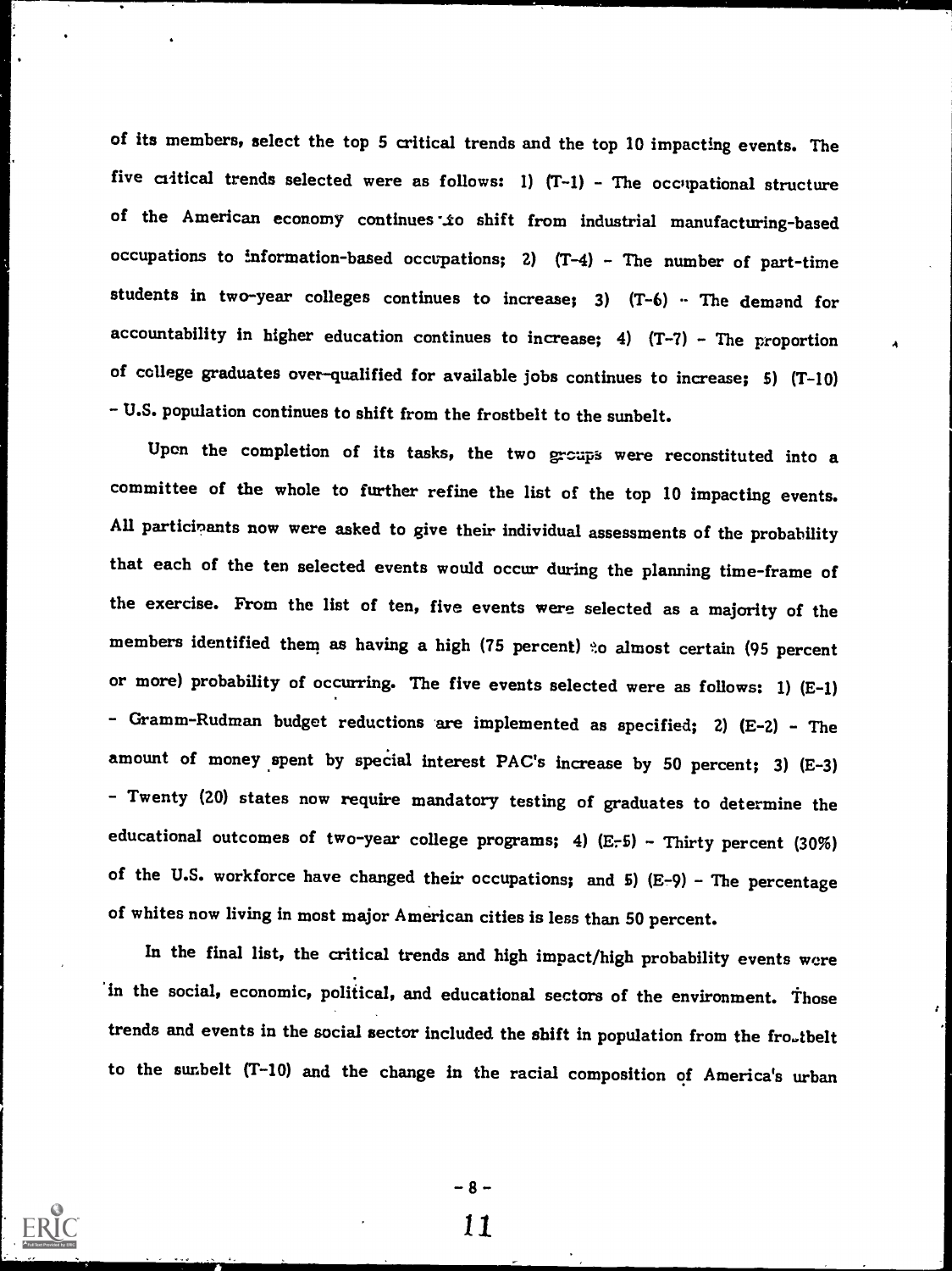population (E-9). Economic developments identified by the teams were the occupational restructuring of the American economy (T-1) and its effect on the workforce (E-5). T', e reduction of the federal budget  $(E-1)$  and the increased activity of special interest PACs (E-2) were two future political events that the team selected as having significance for the future of UCCC.

As one might expect, by far the largest number of trends and events selected by the team came from the environmental sector of education. These included the continuing shift in two-year college enrollment patterns toward more part-time students (T-4), increased demand for accountability in higher education (T-6), increased proportion of college graduates over-qualified for available jobs (T-7) and mandatory exit testing of college graduates (E-3).

## Analysis of Trends and Events

Once the cri...al trends and high impact/high probability events were selected, the planning participants assessed the interrelationship between these events by completing a cross-impact matrix. (In a typical QUEST process, the QUEST team would also assess the impact of events on trends. Because of the time limitation, this was not done during the workshop.) Using a grid designed for this purpose, each individual made an assessment based on a scale of +3 (greatly increased probability of the event's occurring) to -3 (greatly decreased probability of the event's occurring). When completed, cross-impact assessments were given to the facilitators who then tabulated the results. Two events, the Gramm-Rudman budget and the social composition of U.S. cities, had larger sums than the others. Those two events represented major "actors" in the external environment and would be reflected as such when writing scenarios. Increased PAC spending and mandatory testing were greatly affected by the other events, thereby indicating their sensitivity to these events.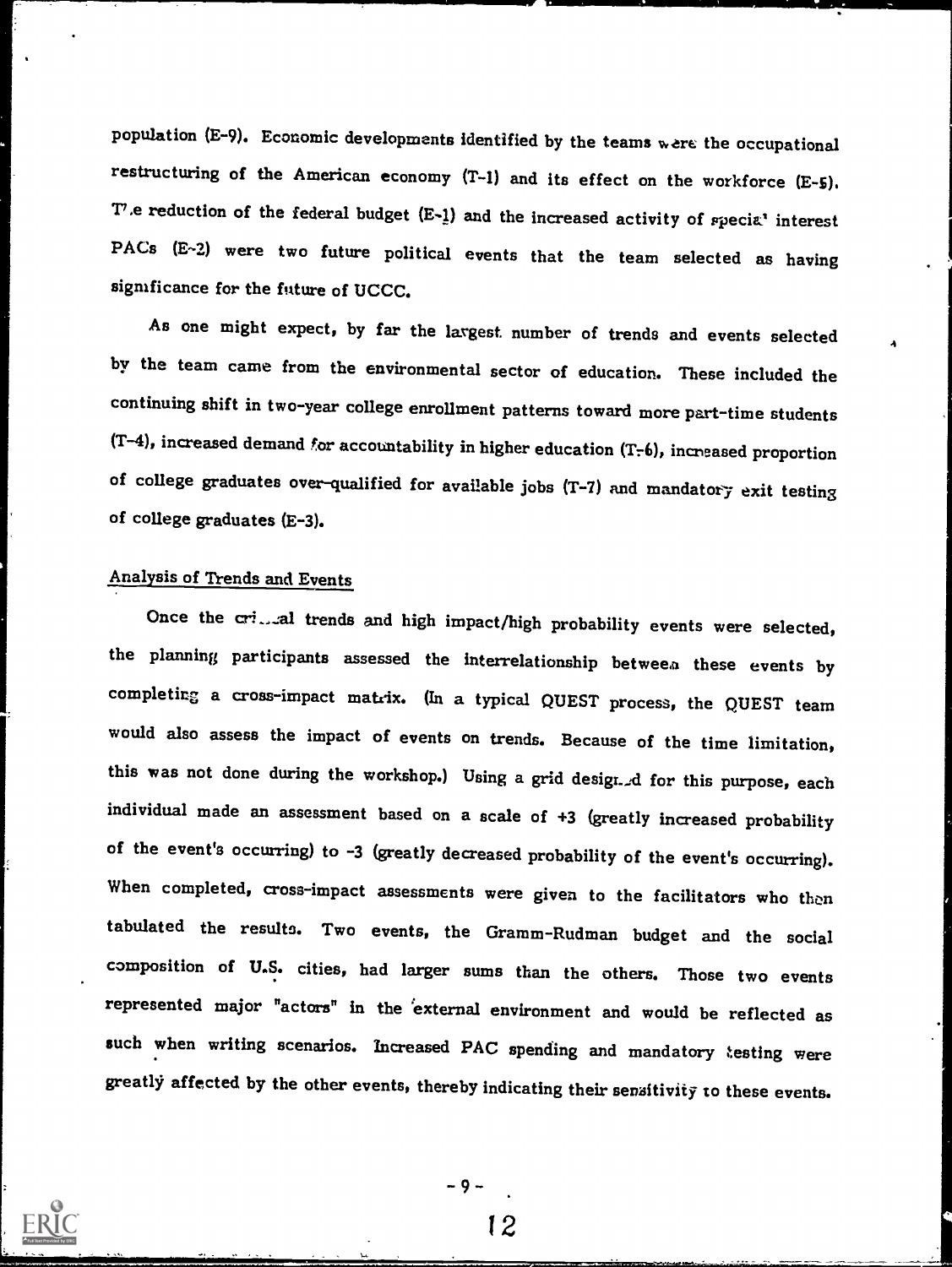The results of such analyses would also be used in the ED QUEST process to develop scenarios.

Once the team completed the selection of critical trends and events, the team identified the specific changes that the set of trends and events could have on the college's mission and how they would affect the college's performance. This required the team to review the elements of UCCC'e current mission and to assess the implications of the trends and events as forecasted for this mission; that is, would the forecasted trends and events add to, subtract from, or otherwise alter the client groups currently being served, the needs being met and the services being provided. The results of this assessment for UCCC's programs was as follows:

Present Programs/Services Element: .(1) on-campus credit instruction; (2) off-campus credit instruction; .(3) on-campus non-credit instruction; (4) off-campus non-credit instruction; 1.5) in-plant training; (6) student support services (e.g., placement, counseling, etc.); (7) JTPA; (8) conference facilities; (9) technical assistance/technology transfer. Future Program/Service Elements: (1) services to teachers and trainers; (2) two-way video/instructional system for off-campus educational delivery (ITFS); (3) increased service of present program elements #2, #4, and #5; and (4) increased service in present element #9 (via teleconferencing). This analysis was later used when the ED QUEST team formulated the strategic options (see below).

Another important action for the planning team in this session was to assess the impact of events and trends on the institution's key performance indicators. Again, because of limitations of time, only the events were used in the assessment process conducted during the workshop. Using a series of "+" and "-" symbols, the participants worked in two person teams that assessed the impact of one event on each of ten indicators. The symbols used were:

 $-10-$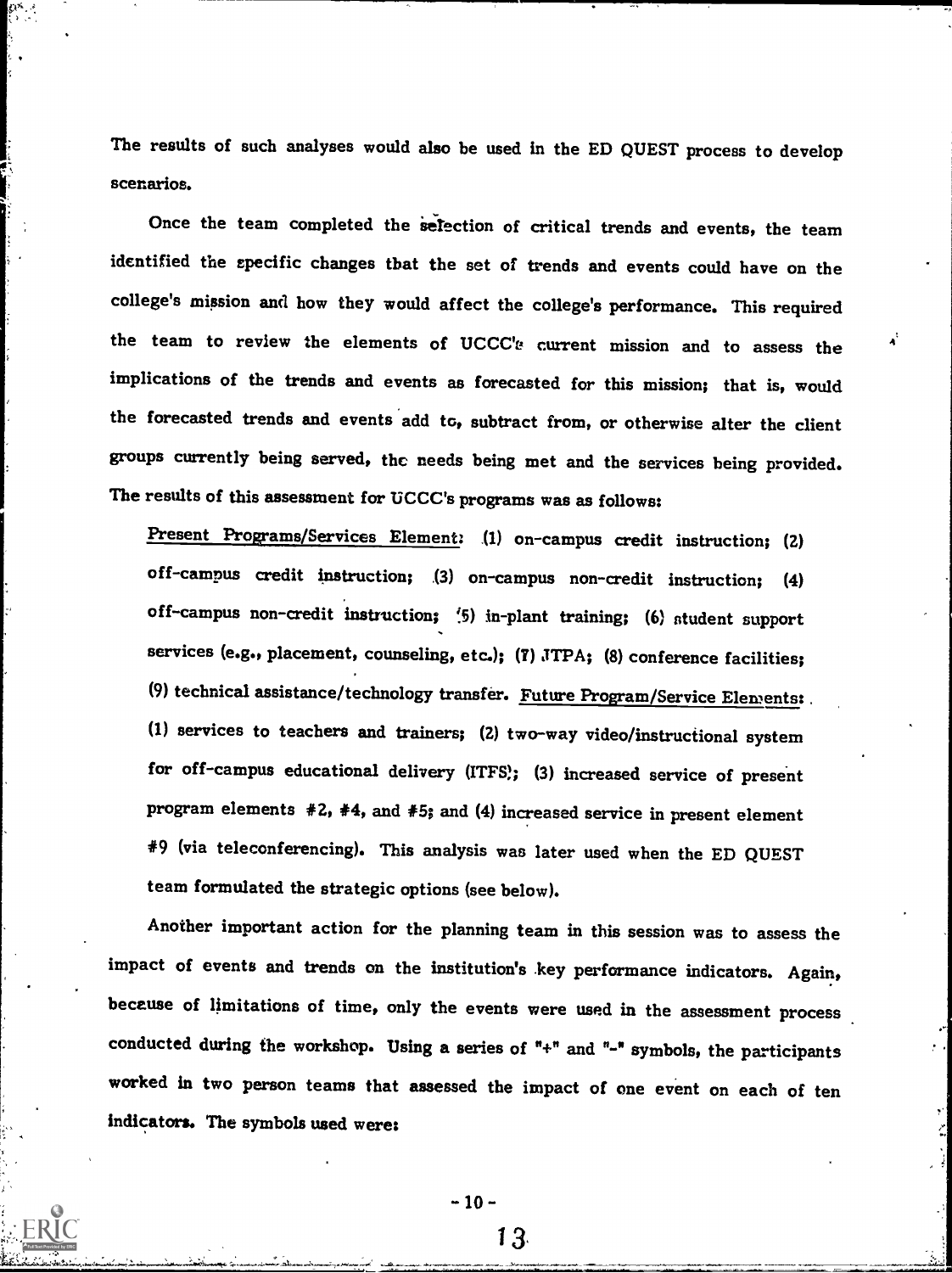- Greatly increases the level of the indicator  $++$
- Increases the level of the indicator
- O. No change in the level of the indicator
- Decreases the level of the indicator
- Greatly decreases the level of-the indicator

To tabulate the results of the assessment, each of the symbols was assigned the following values:  $++ = 10$ ,  $+ = 4$ ,  $0 = 0$ ,  $- = -4$ , and  $- = -10$ . The results were then summed without regard to sign. The results of the assessment showed that E-5 would have a strong position impact on many of the key performance indicators of UCCC. In addition, five of the indicators (i.e., technical education enrollment, continuing education enrollment, retention rate, local funds, and expenditures) were positively influenced by the set of five events. This becomes important in assessing and understanding the potential impact of these events on the organization's future performance.

## Developing Alternative Scenarios

Because of the lack of time, the participants did not have an opportunity to use the information to develop a series of scenarios. In a normal ED QUEST process, this would be an important activity. scenarios allow the ED QUEST team to incorporate their assessments of the changes into alternate states of the future that the college would face. These scenarios then become the basis for assessing their implicated effect on the institution and for developing the alternative strategic options the college would consider for possible adoption.

## Developing/Selecting Strategic Options

The last activity of the process was to develop the strategic options based on a set of scenarios. Using scenarios that had previously been prepared by the authors for UCCC, the participants were divided into two groups. Each group analyzed one of two scenarios, one entitled, "The Neoclassic Future," and the other one, "The

> - 11 -14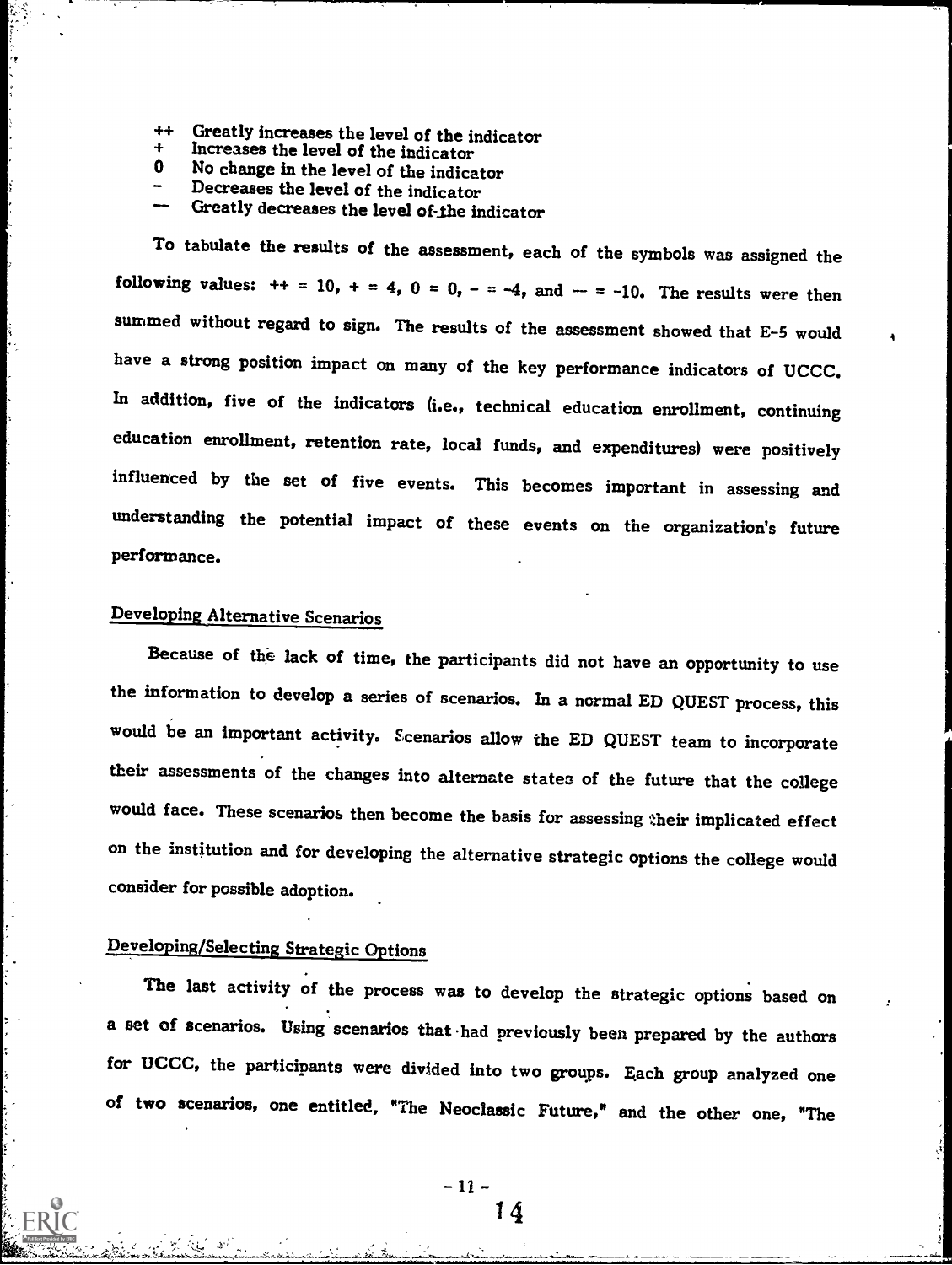Technological Imperative." The task of analysis was to identify what implications that particular alternative future would hold for UCCC, should it occur. A series of implications that one group developed-for their scenario were as follows:

- I. New "centrality" of changing technology would be the driving external factor affecting the college and its mission.
- 2. The cost of new laboratory equipment to remain current with changing technology would become a major budget priority.
- 3. There would be a closer relationship between the college and business/industry.
- 4. Staff development would increase in importance if the possible "obsolesence" of faculty's knowledge of new technology was to be avoided.
- 5. Existing facilities would need to be redesigned and/or expended to accommodate instruction in new technology.
- 6. Institution's mission would shift away from traditional A.A. and A.S. programs necessitating the college to re-educate the community to the institution's new thrust,
- 7. Knowledge of computers and their use would become part of the "core" learning in all curriculum.
- 8. UCCC would have to maintain a policy of maximum flexibility in all aspects of curriculum, staffing, and services, etc., to accommodate every changing technology.

Using those implications as a basis, each group then developed a set of four strategic options. These options represented strategies that the college could possibly use to position itself in the alternate future depicted in the scenario, should it occur. Once the strategic options were developed, the groups used an impact matrix grid to assess the impact of each op<sup>tion</sup> on the previously identified strengths and weaknesses of the college. A scale of plus +5 (greatly enhanced) to a -5 (greatly reduced) was used in making this assessment. A strategic option matrix was developed for the assessment of the strategic options on the set of five strengths. A similar matrix was developed for assessing the impact of the stra'egies on the set of five veaknesses. Once each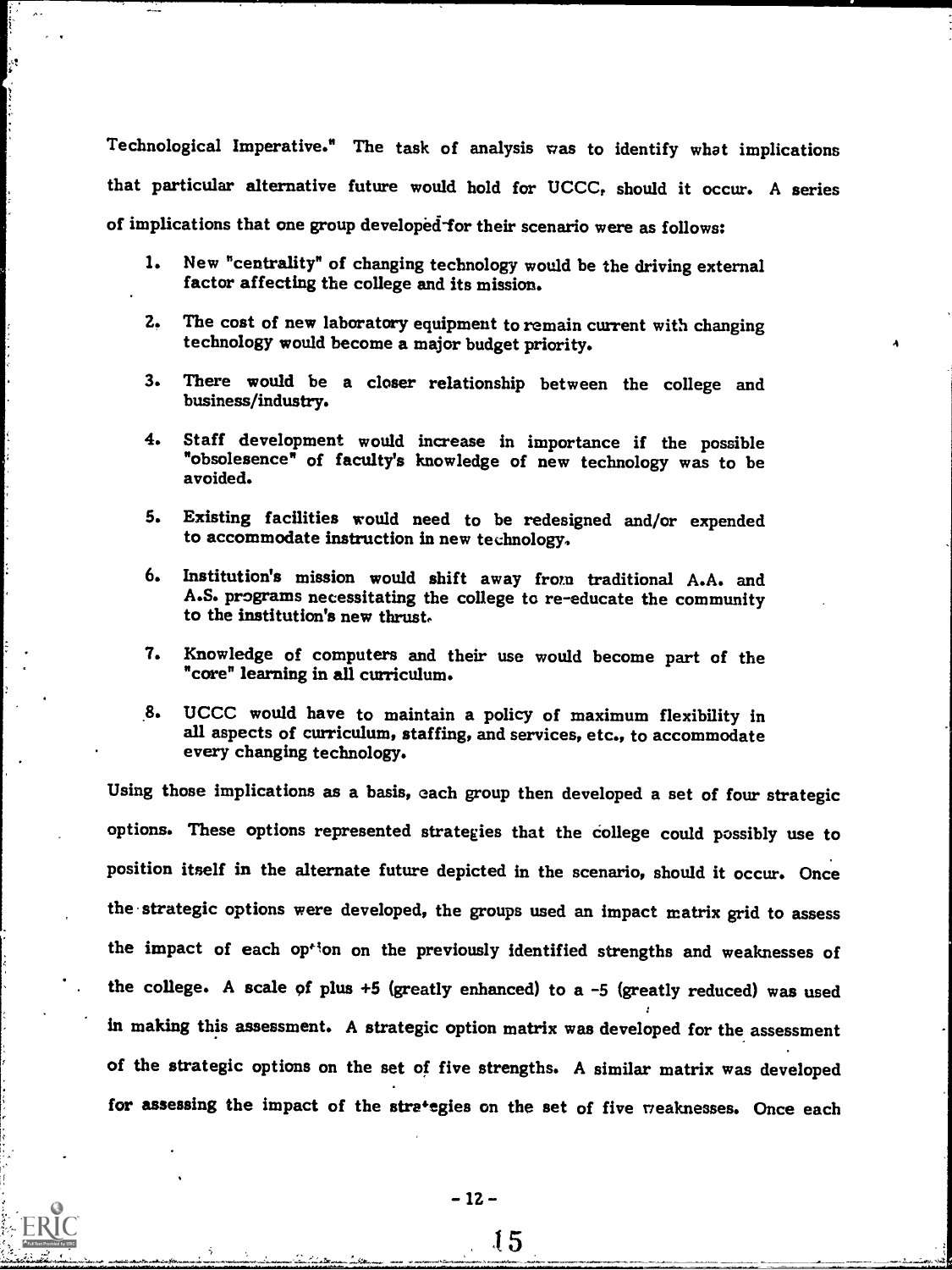matrix was completed, the values of its cells were algebraically summed for each row. This sum represented the overall impact of a particular strategic option on all strengths (or weaknesses). Thus, each strategic option had two scores, one representing the sum of its impact on all strengths and one representing the sum of its impact on all weaknesses.

Using the scores for each strategic option, the group then selected the optional strategies for inclusion into the college's strategic plan. Those options whose impact on the college's strengths were represented by positive scores and whose impact on the college's weaknesses were represented by negative scores were considered good candidates for eventual implementation. The following options were selected as meeting this selection criteria:

- 1. Develop a Business Innovation Center for technology transfer (+17/-3).<br>2. Establish a Computer Resource Center (+11/-4).<br>3. Expand and improve community outreach programming and comicse
- 
- 3. Expand and improve community outreach programming and services (+10/-6).
- 4. Improve program/service/advisory linkages between UCCC, the local government, and area business and industry $(+11/-2)$ .

#### Conclusion

The purpose of the workshop was to demonstrate how a process such as ED QUEST could link information developed from an environmental scanning and forecasting process to the formulation of institutional strategy by the senior administration and planning team of a two-year college.

It is imperative that two-year institutions, like other institutions in our society, have the capacity to anticipate societal development and emerging external forces  $t$  that will affect the nature and quality of their programs. This implies that institutions should develop the ability of foresight, so that they can accomplish their mission. ED QUEST is a process that anticipates environmental changes applicable to a specific institution and that suggests constructive strategies for that Institution's strategic management.

> $-13-$ 16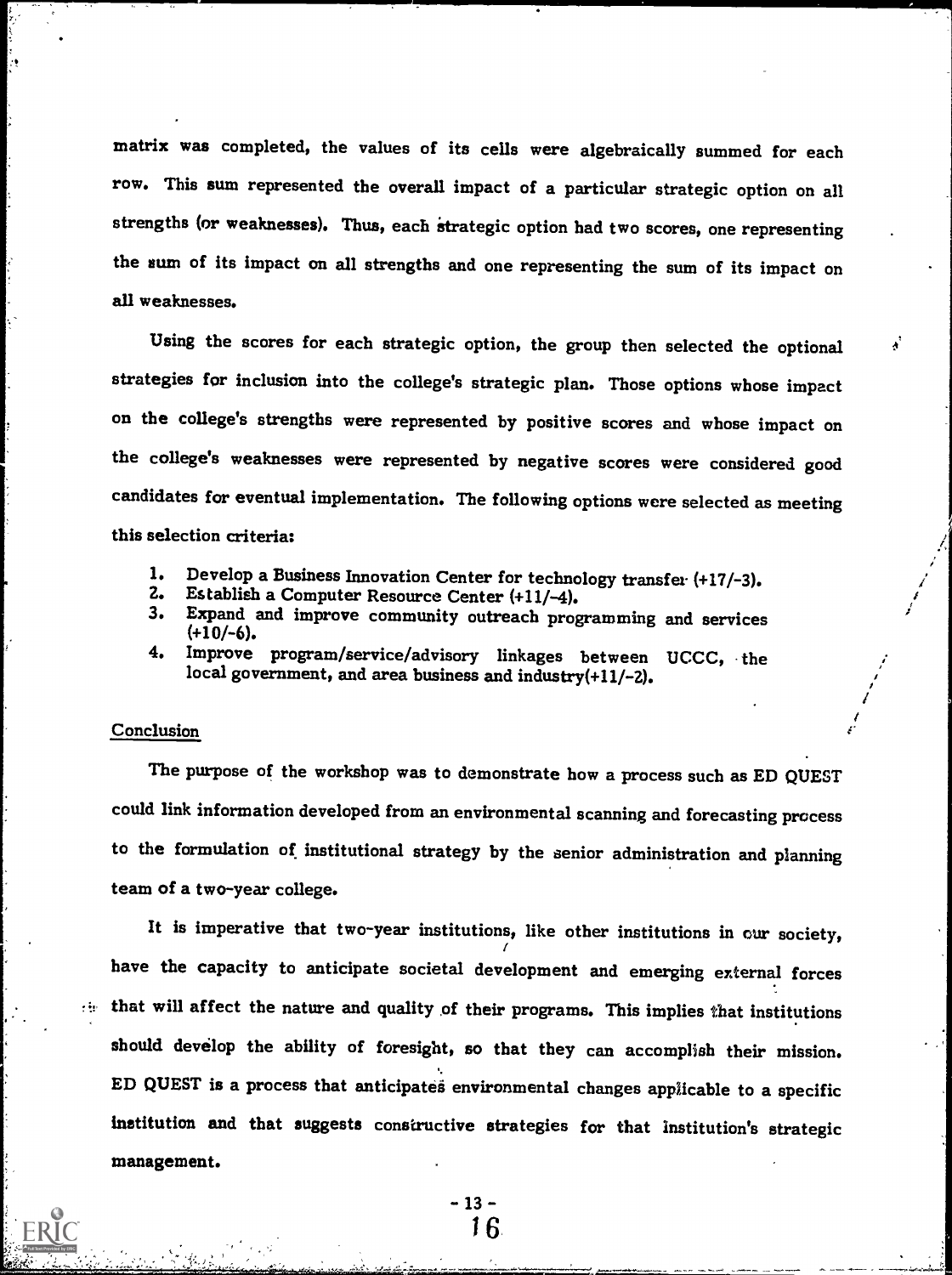#### REFERENCES

Aguilar, F. J. (1967). Scanning the business environment. New York: Macmillan.

 $\mathcal{L}^{\text{max}}$ 

£4'  $\mathbf{z}^{\prime}$  $\mathcal{T} = \{T_{\rm eff} \}_{\rm eff}$  Anderson, C. R. & Paine, F. T. (1975). Managerial perceptions and strategic behavior. Academy of Management Journal, 18, 811-823.

Boulton, W. R., Lindsay, W. M., Franklin, S. G. & Rue, L. W. (1982). Strategic planning: Determining the impact of environmental characteristics and uncertainty. Academy of Management Journal, 25, 500-509.

Bourgeois, L. J. (1980). Strategy and environment: A conceptual integration. Academy of Management Review, 5, 25-39.

Cope, R. G. (1970). Strategic policy planning: A guide for college and university administration. Littleton, Colorado: The Ireland Educational Corporation.

Dube, C. S. & Brown, A. W. (1983). Strategy assessment: A rational response to univer-sity cutbacks. Long-Range Planning, 17, 527-533.

Duncan, R. B. (1975). The complexity of organizational environment and perceived . uncertainty. Administrative Quarterly Review, 17, 527-533.

Hall, R. H. (1977). Organizations: Structure and process. Englewood Cliffs: Prentice- Hall, Inc.

Kast, F. L. and Rosenweig, J. (1979). Organization and management: A systems approach. New York: McGraw-Hill.

Klein, H. E. and Newman, W. H. (1980). How' to integrate new environmental forces into strategic planning. Management Review, 19, 40-48.

Lindsay, W. M. & Rue, L. W. (1980). Impact of the organization's environment on the long-range planning process: A contingency view. Academy of Management Journal, 23, 385-404.

Mecca, T. V. & Adams, C. F. (1982). ED QUEST: An environmental scanning process of educational agencies. World Future Society Bulletin, 16, 7-12.

Morrison, J. L., Renfro, W. L. & Boucher, W. I. (1984). Futures research and the strategic planning process: Implications for higher education. Washington, D. C.: American Association for Higher Education.

Terry, P. T. (1977). Mechanisms for environmental scanning. Long-Range Planning.<br>13, 20-25.

Ziegler, W. L. (1972). An approach to the futures-perspectives in educating. Syracuse, NY:<br>Syracuse University Research Corporation, Educational Policy Research Center.